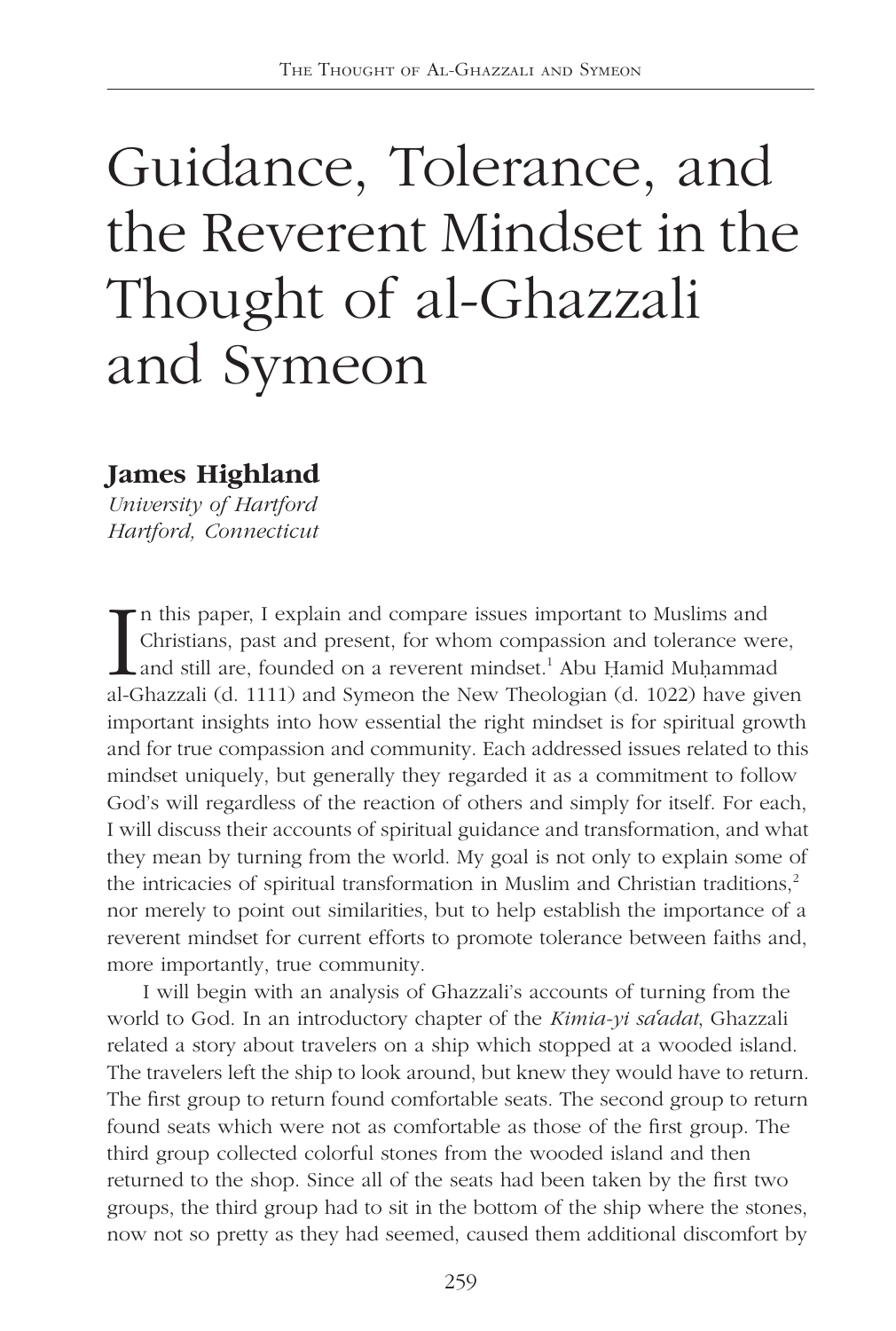taking up extra space. The last group lingered on the island too long and was left behind in a condition of despair. Ghazzali commented:

The first group represents the faithful who keep aloof from the world altogether and the last group the infidels who care only for this world and nothing for the next. The two intermediate classes are those who preserve their faith, but entangle themselves more or less with the vanities of things present.<sup>3</sup>

Entanglement or attachment to material things is clearly portrayed as the cause of discomfort and great distress.4

The island-stop story suggests, on first reading, that the world is only a distraction from loving God. In another story, however, Ghazzali emphasized a different "world." It appears in the *Kimia* in a chapter on "Knowledge of the Next World." In this story, Ghazzali described a journey through dark woods. The main character observed his friends gathering glittering stones in the forest, but decided not to do the same. Ghazzali wrote, regarding the main character: "He, on the other hand, laughs at them [his companions] and calls them fools for leading themselves in the vain hope of gain while he walks free and unencumbered."5 If the story were merely reiterating the island-stop story, it would then state that the stones had turned out to be not so pleasant outside the forest and had instead become a source of pain and misery.

But the difference between the two stories soon becomes apparent. When the group of friends left the forest, they discovered that the stones were, in fact, jewels. They were precious and should have been sought by everyone. The main character had had his chance to gather these jewels when he had been in the forest with his companions. Instead of following their good example, however, he had laughed at them.

Clearly, the story implies that the jewels were truly valuable. But why would Ghazzali state that stones were a source of pain and misery, in one story, and that they were truly valuable, in another story? He did so, I believe, to challenge the reader and to indicate the subtleties of loving God. We are to love God, not the world, and yet God 'appears' in the world at times, giving us signs and guides to help us. The world can be spiritually valuable. It may be difficult to find God among the other material aspects of the world, but he is there, and we are to seek him there.

Indeed, after the island-stop story, Ghazzali qualifies his criticism of the world:

Although we have said so much against the world, it must be remembered that there are some things in the world which are not *of* it, such as knowledge and good deeds. A man carries what knowledge he possesses with him into the next world, and though his good deeds have passed, yet the effect of them remains in his character.<sup>6</sup>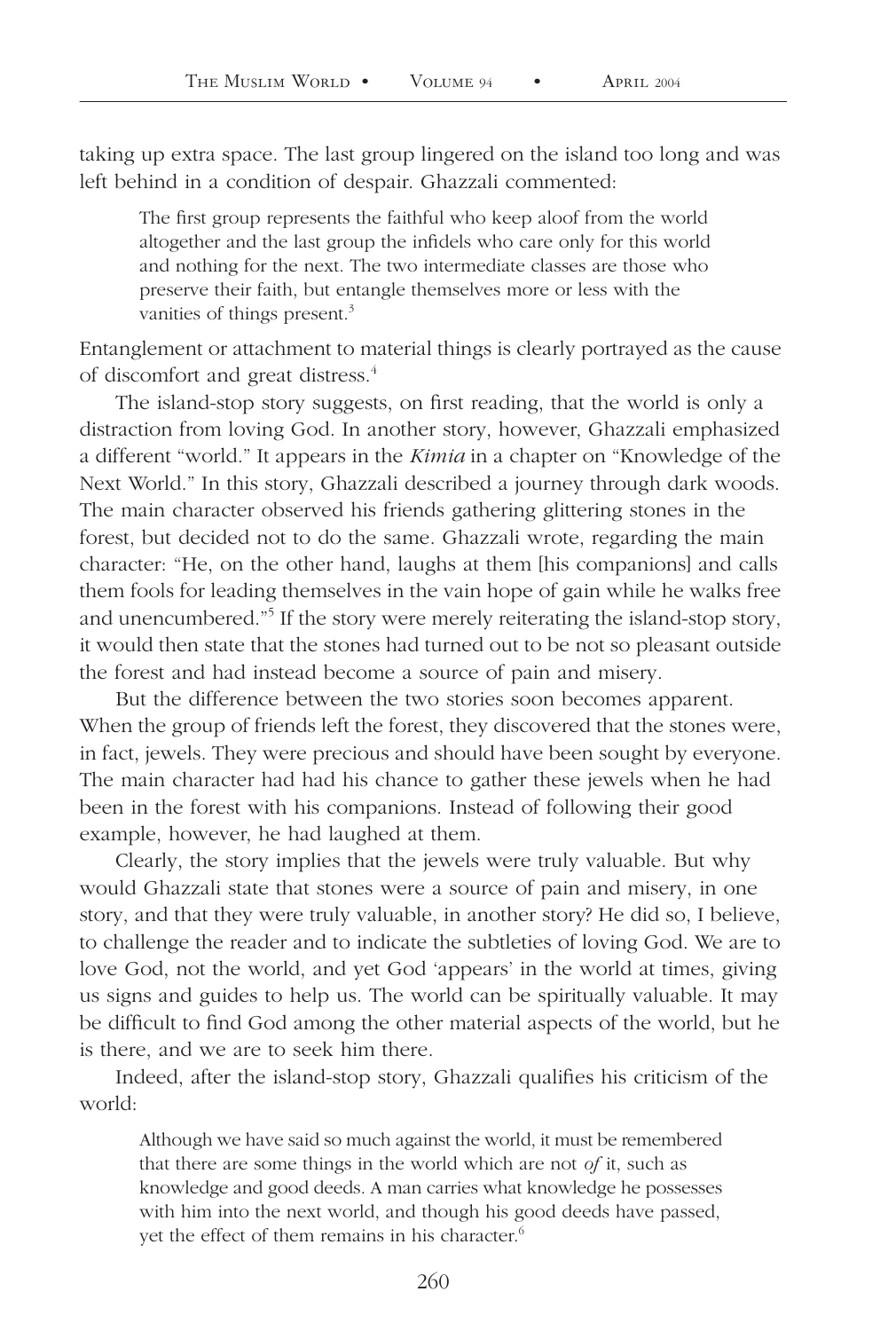He distinguished between what was merely *of* the world and that which was *in* the world but not *of* the world, i.e., knowledge and good deeds. The latter are aids in our spiritual life: "Other good things there are in the world, such as marriage, food, clothing, etc., which a wise man uses just in proportion as they help him to attain to the next world."7 They are the jewels we should seek in the forest of this world. Things which are merely *of* the world are like the stones gathered by the third group to return to the ship in the island-stop story. They seem pretty at first, but are later a source of discomfort. It is important to turn away from and avoid attachment to these things. Yet, to turn away from what is *in* but not *of* the world (i.e., the signs and guides of God), as well as what is *merely of* the world, throws the baby out with the bathwater, so to speak.

Ghazzali also referred to this theme of spiritual guides in his *Ihya"* "*Ulum al-din, Disciplining the Soul, Refining the Character, and Curing the Sicknesses of the Heart, and Breaking the Two Desires, Books XXII and XXIII of the Revival of the Religious Sciences*, tr. T. J. Winter, (Cambridge: The Islamic Texts Society, 1995), 56, hereafter cited as *Ihya"*, in a chapter that makes reference to the island-stop story described above. Though he warned aspirants to turn from the world, it is clear after a careful reading that the "world" he meant was a world of selfish desires and self-directed habits. His primary concern in discussing spiritual guides is that the aspirant be changed inwardly, with concern about the outside world always secondary to this aim.

For example, in section eight of book 22 of the *Ihya"*, Ghazzali asserted that faith is aimed at resisting one's desires. Fighting enemies in the world may be important, but it is not the most important struggle in which we should engage. As he explained,

And our Prophet (may God bless him and grant him peace) said to some people who had just returned from the *Jihad*: 'Welcome! You have come from the lesser to the greater *Jihad*.' 'O Emissary of God!' he was asked. 'And what is the greater *Jihad* ?' 'The *jihad* against the soul,' he replied.<sup>8</sup>

One might imagine people coming fresh from a battle, probably exhausted by the fight, hearing their spiritual leader tell them the outer battle in which they just exerted themselves was less important than spiritual discipline.

Ghazzali cited al-Razi's more specific account of such spiritual warfare:

'Fight your soul with the swords of self-discipline. These are four: eating little, sleeping briefly, speaking only when necessary, and tolerating all the wrongs done to you by men. . . . And when the wish to indulge your desires and sin stirs in your soul, and the delight of superfluous discourse is aroused, you should draw the sword of eating little from the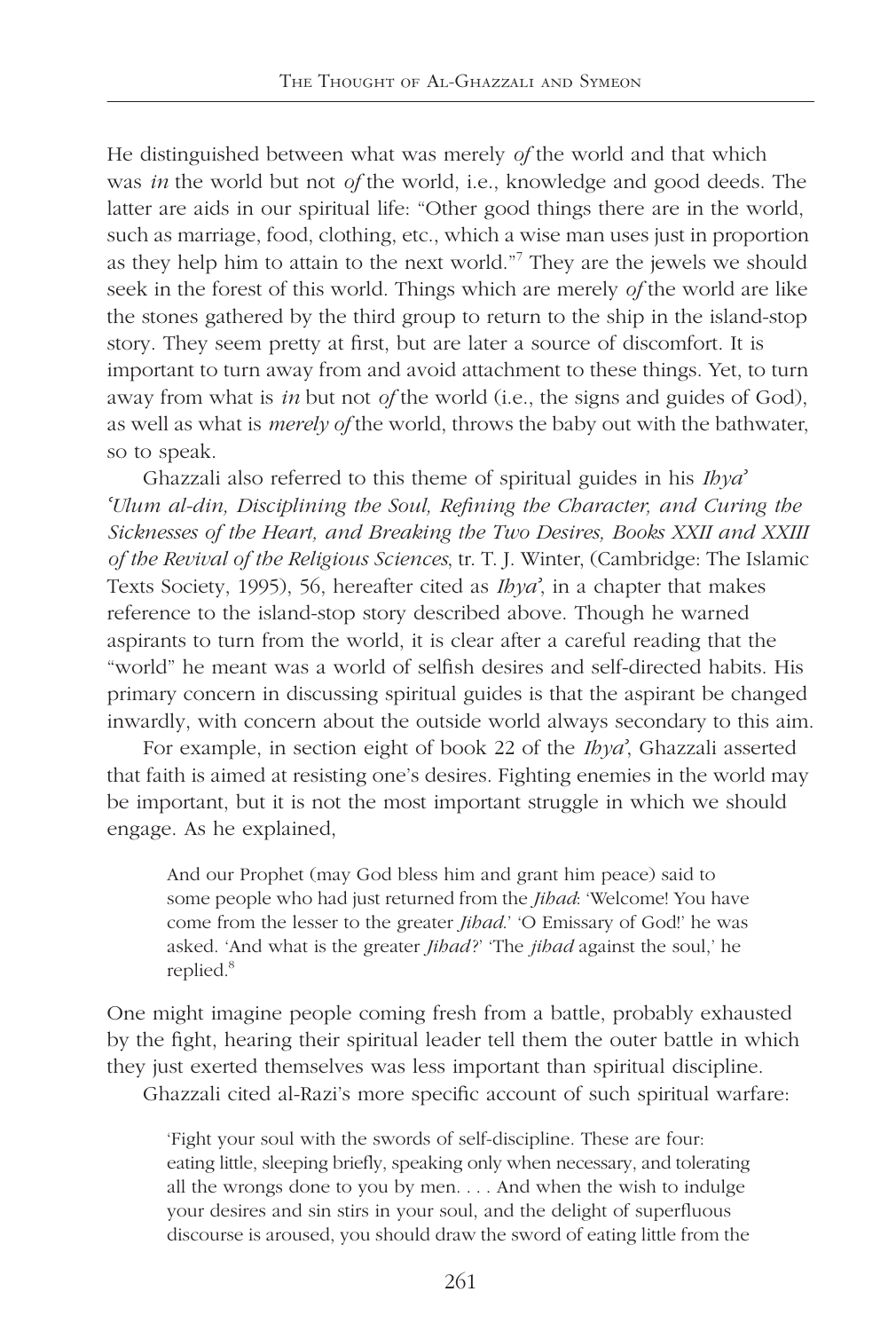scabbard of the midnight prayer and sleeping briefly, and smite them with the fists of obscurity and silence and until they cease to oppress vou  $\ldots$ <sup>9</sup>

While the advice is inwardly directed, it also suggests a lack of concern or care for anything outside oneself. When grouping all people into four classes, Ghazzali described a member of the highest group as one "whose heart is so engrossed in the remembrance of God that he pays no heed to the world, apart from the bare necessities of life."10 Since the other three classes mention people who follow religion only mechanically or not much at all, and do not include people who follow the requirements of religious law, such obedience to law should not be ruled out from a life wholly absorbed in the remembrance of God.

Indeed, though Ghazzali reserved higher praise for one who is completely immersed in the meditative practice of remembrance of God, he described a role for others who are not yet ready for such practice: "For a man who is unable to participate in the front lines of battle in the *Jihad* should provide water for the warriors and look after their mounts . . . . "<sup>11</sup> He described these soldiers of lesser rank living lives engaged in activities with others in the world, not just serving those in retreat. He commented on a directive spoken by the Prophet: "By this he meant taking the fundamentals of faith and the exoteric doctrine by imitation [*taqlid* ], and busying oneself with good works; for to diverge from this is a thing perilous indeed."12 So good works are a part of such a life of remembrance of God.

It may be argued that by making a life of retreat and meditation of higher importance than a life of good works, Ghazzali is ultimately not interested in such good works *per se*, but only as they make one ready for a life of complete retreat. Such an argument is not wholly without merit, but I believe it overlooks how important Ghazzali felt that a reverent mindset was to practicing anything, from good works, to prayer and meditation. He condemned the hollow following of religious duties throughout the *Ihya"* and other works as well. To prevent practices from becoming hollow or mechanical, the right mindset is essential. Otherwise, all so-called "good works" run the risk not only of lacking sincerity, but of turning bad because the person is not committed to seeing the action through properly to its end, to acting without harming others in the process. How many good works have become the justification for the horrible means used to achieve them?

Ghazzali was concerned that some aspirants might become so impressed by "renouncing the world" that they would completely turn away from good works in a self-centered manner, thereby harming their own spiritual struggle. He explained: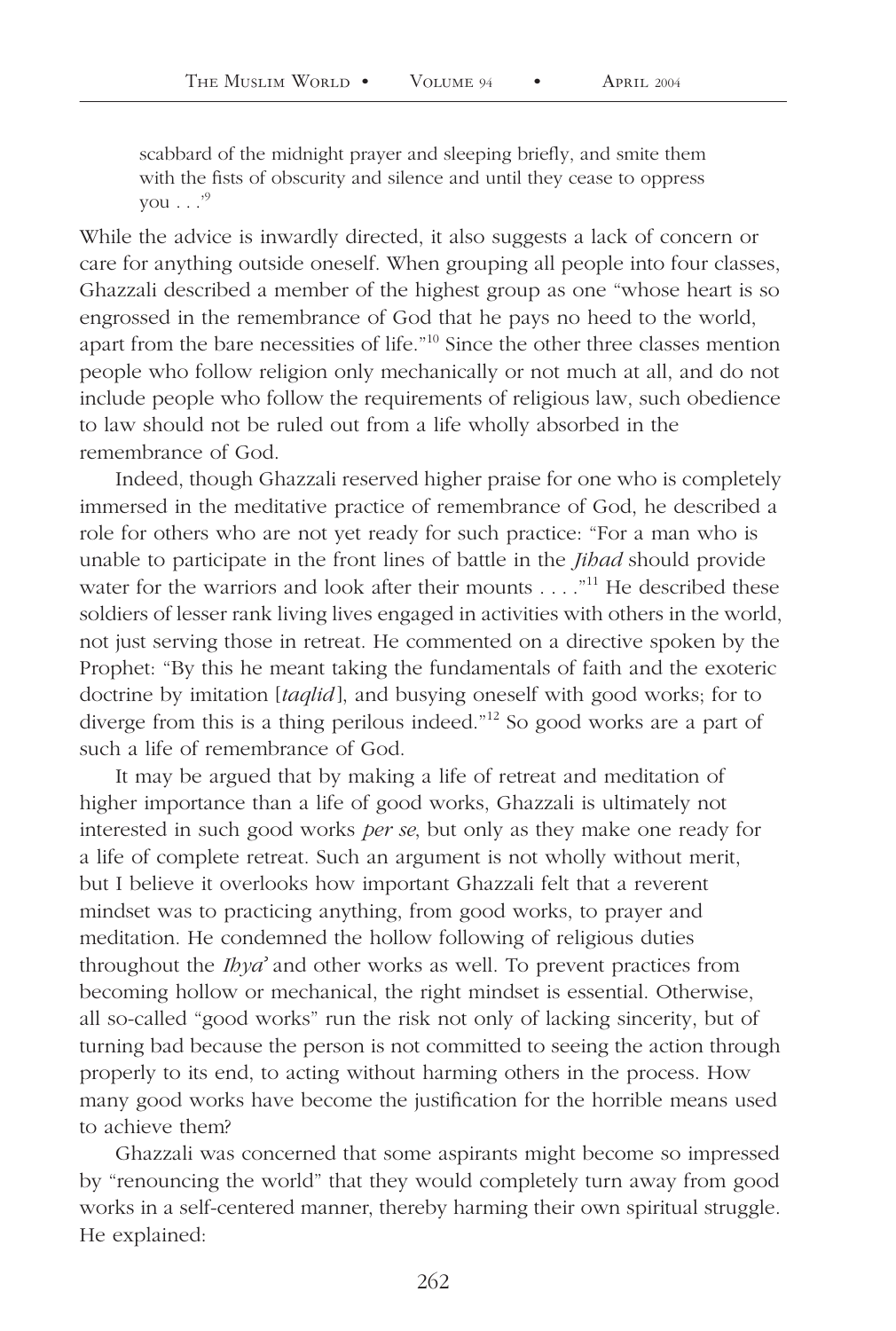Many an aspirant has busied himself with self-discipline only to be overcome with some unsound imaging which he proved unable to renounce, so that the Path became blocked for him and he occupied himself with a vain and distracting idleness, and followed the way of antinomianism [ibaha], which leads to complete destruction.<sup>13</sup>

In his note to this passage, T.J. Winter reminds us that, of the *ibaha* that Ghazzali warned against, the most dangerous was that of one "who claims that when the love of God supplants every other love in the heart, the legal obligations and interdictions can no longer be of value."14 These legal obligations include caring for the poor and less fortunate. Perhaps, then, Ghazzali's high praise for renunciation of the world is directed against such dangers.

For instance, he continually reminds his reader that the heart's true function is to love God such that ". . . one should prefer none of the things of this world over Him."15 He discussed at length character traits and spiritual discipline meant "to cut the love of this world away from the soul and to set firmly therein the love of God (Exalted is he!)"<sup>16</sup> But when he gave examples of the love of the world, Ghazzali emphasized desires based on reputation and self-pride, e.g.: "The man who rejoices in wealth or fame, or an audience receptive to his sermons, or in a high position in the judiciary or the government, or in the great number of his pupils, should firstly renounce this thing in which he takes such pleasure and delight."17 He mentioned how the desire of kings and gamblers for wealth was a source of their misery, even in this life.<sup>18</sup>

Furthermore, when he discussed renouncing one's desires for this world, he did not mean that we should have no motivation for acting in the world. His discussion of changing character traits and achieving equilibrium echoed Aristotle's emphasis on means between extremes. But more importantly, Ghazzali asserted that the usual way of life in this world tends to pull us to one or another extreme. He even referred to success the discipline of renunciation not as a complete renunciation of the world, but as "the salvation of the heart from the vicissitudes of this world."19 Though in his clarification of this statement he referred to the most preferable state as that which is beyond even that of moderation,<sup>20</sup> he also explained that while in this world we cannot simply live without desires that affect others. For example, in describing the *Jihad* against unbelievers, Ghazzali argued that Muslims were not supposed to eliminate their anger and rage, but moderate and suppress it so that it is controlled by the intellect. Though this may sound like the kind of desire for the world that militant Muslims would cherish, Ghazzali was careful to qualify what he meant by a moderate kind of rage by describing how the Prophet, who when his face became red in anger ". . . would never say anything but the truth, from which anger never caused him to diverge."<sup>21</sup>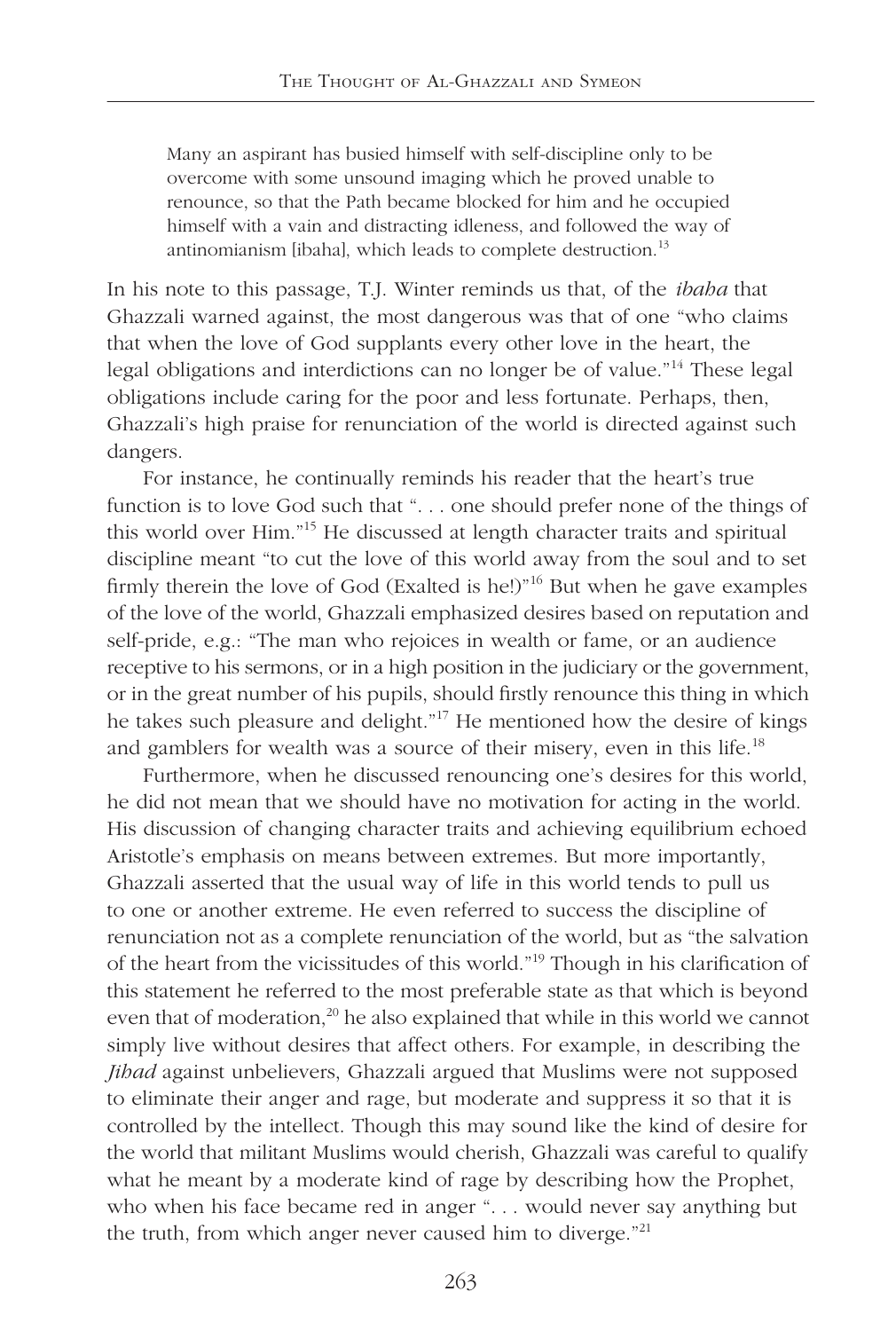So while it is clear that renouncing worldly desires still meant involvement in the world in a certain way, it is equally clear that Ghazzali was describing a more peaceful and intelligent standpoint for engaging others in the world. This standpoint issued from a reverent mindset, focused on remembering God and the field of duties into which God has placed us. Such a mindset keeps its balance amid the turbulence of the world.

Furthermore, Ghazzali's emphasis on the importance of the aspirant's unique condition highlights his concern to warn against a hollow and vain renunciation of the world. Each aspirant has attachments, bad habits of thought and action, but none of these are exactly the same in each person. So each person's path will be slightly different. Those attachments that are less firm and easier to overcome, whatever they are, should be dealt with first, so that it will be easier to take on the more entrenched ones. This can only be done by understanding one's circumstances and undergoing a training process.

Some will argue that the result of such a process does not sound appealing. It sounds like having no compassion for anything, even though love of God is to remain. Yet Ghazzali described the training process as one in which one kind of attachment is eventually replaced with another; in which one way of life is replaced with another; in which one kind of pleasure and passion is replaced with another. Familiar desires and pleasures must be cut off, so that the soul may become familiar with those of God, namely "the habit of praise, remembrance and prayer."22 He explained this change of familiarity from one to the other in an analogy with the weaning of a child. A child finds the weaning process bitterly distasteful, but soon starts to like eating food and eventually prefers it to breast milk. And this is a good thing for all concerned.<sup>23</sup>

So the end result of this training process is the cultivation of familiarity with a different kind of compassion. It is not compassion for "exuberance, arrogance and taking pleasure in the delights of the world.  $\dots$ ,  $n^{24}$  but a compassion that takes the place of these, like that of parents who deny themselves the pleasures of sleep and food to better care for and feed their children. Such a compassion requires commitment and endurance. We cannot become angry or depressed because we have given up passions with which we were once familiar. Such a compassion requires the cultivation of a reverent mindset so that it may be sustained, so that the familiarity may grow strong. As asserted earlier in the discussion of good works and legal obligations, this does not mean being wholly disconnected from our duties to friends, family and other human beings.

But in another way, this training process cannot be a complete retreat from the world. Ghazzali, though he bemoaned the lack of true spiritual guides in

264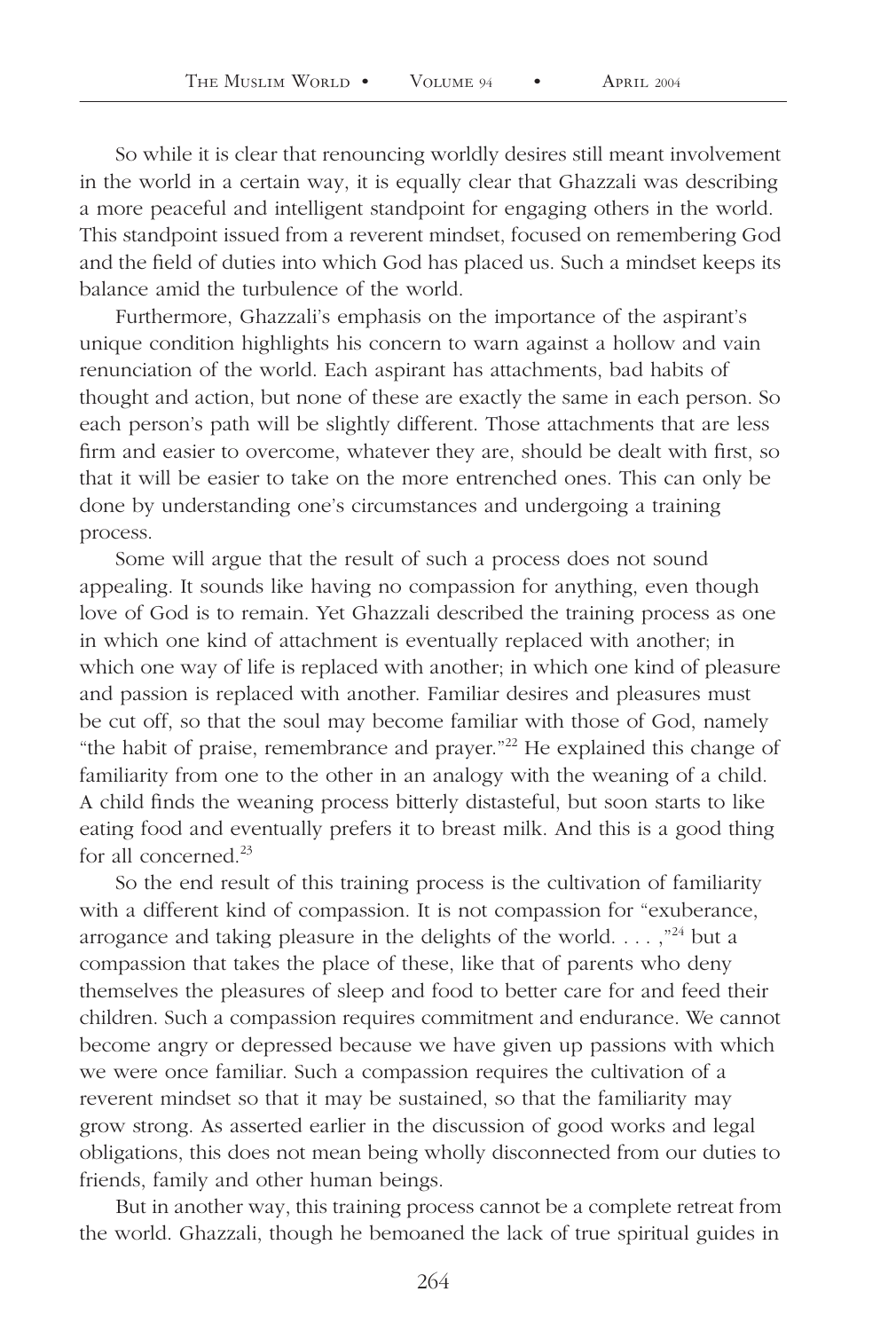his own time, nevertheless stressed how essential such a guide, a Shaykh, is for an aspirant's spiritual combat. After he described ways to overcome the barriers of wealth, status, imitation and sin, Ghazzali explained that further progress requires a Shaykh: "whom [the aspirant] will follow under every circumstance to guide him to the Straight Path."25 Without a guide, the aspirant will get lost or will be led by the Devil. Ghazzali gave an analogy to express the importance of the Shaykh: "Similarly, someone who treats his soul by himself is like a tree which grows without husbandry, which must soon dry up; even should it survive for a while and put out leaves, yet will it not bear fruit  $"^{26}$ 

Finding a Shaykh is not an easy matter, and Ghazzali suggested that it should only occur after one has taken some of the more rudimentary steps on his or her own. He described ways of lifting the barriers of wealth, status, imitation and sin, but then recommended that after such veils are removed, the aspirant should seek a guide to follow without question. This is a difficult matter, since here and elsewhere, Ghazzali warned against imitation, *taqlid*. Regarding the veil of *taqlid*, Ghazzali asserted that, "Should a fanatical devotion to some doctrinal position so dominate him that he has no space in his heart for any other thing, then this likewise will become a tie and a veil, since it is not a requirement of aspirancy that one adhere to any particular school of thought.<sup>27</sup> Yet here he urges the aspirant to follow a guide blindly:

Let him [the aspirant] hold fast to him in the way that a blind man might clutch his guide on a riverbank, putting himself entirely in his hands and never contravening his instructions whether in the matter of his regular religious duties or of anything else. He should leave nothing outside the compass of his aspirancy, since he must know that he would benefit even more from a mistake of his Shaykh (were he to make one) than from any correct opinion or act which might proceed from his own soul.<sup>28</sup>

Of course, following doctrine and following a person can be different enterprises. Presumably, also, one who has removed the veil of *taqlid* will be able to know the false from the true spiritual guide.

Knowing such a distinction was imperative for Ghazzali. At one point in his life, he had seen himself becoming one who advised people improperly in matters of faith.<sup>29</sup> Ghazzali did not believe that merely teaching others to say the *Shahada*, or advancing religious doctrine, constituted faith. Both can be, and sometimes are, done without a reverent mindset. Both can be part of worldly ambitions and pleasures. True faith is to such worldly pursuits as a gem is to a bauble. Ghazzali explained:

I do not mean by 'faith' the 'discourse of the soul' and the movement made by the tongue when pronouncing the Two Testimonies in a way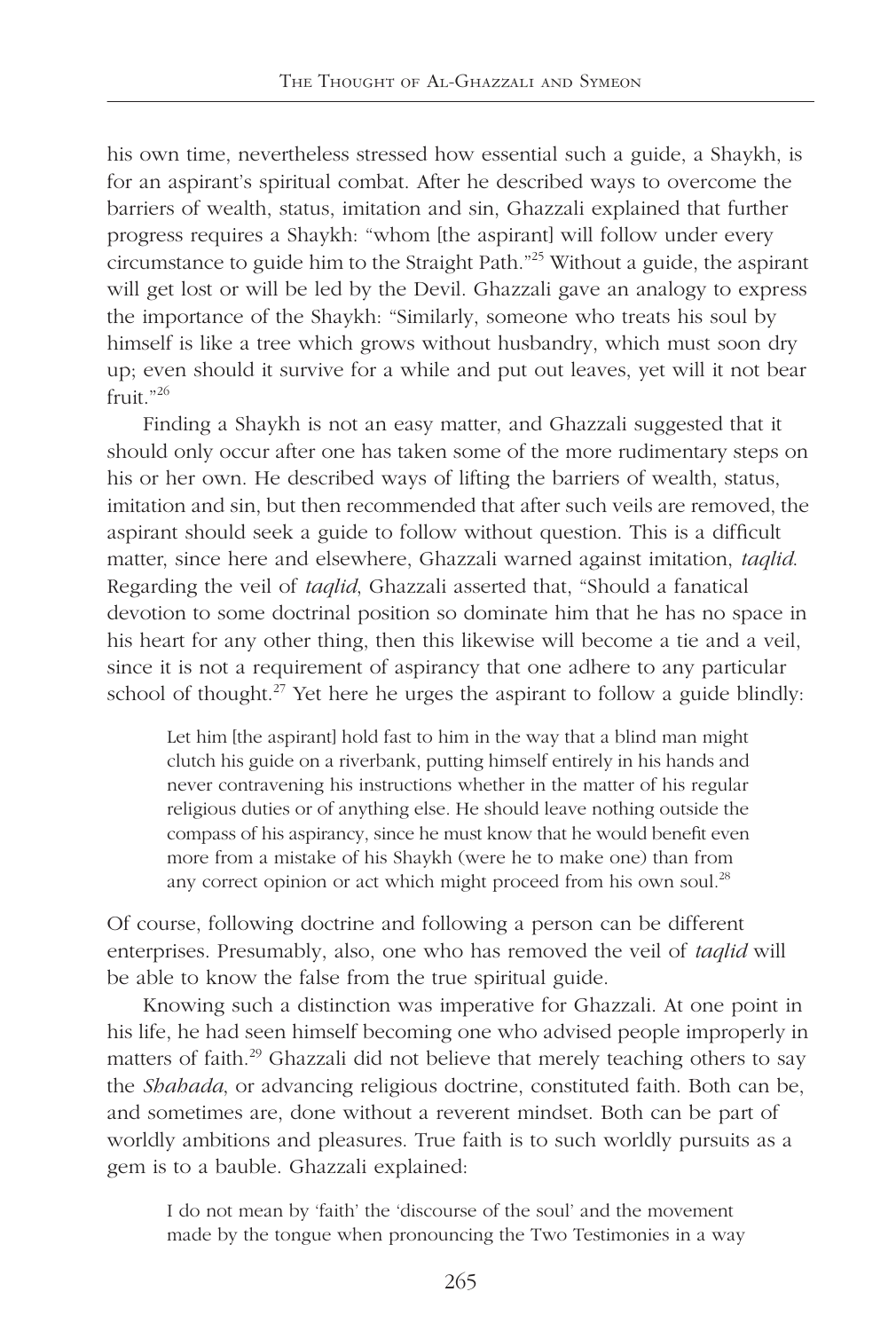which is devoid of any sincerity or single-heartedness, for this would be equivalent to believing that the gem were better than the bauble while knowing its name alone, and not its reality.<sup>30</sup>

He believed that many religious scholars and leaders are too caught up in bitter disputes and the love of arguing to guide an aspirant to knowledge of spiritual reality. Such knowledge does not come from winning arguments, but from the spiritual warfare.

But because this is a combat against one's own desires, desiring the combat is itself dangerous, since it is, nevertheless, a desire of one's own. This is why a spiritual guide is so important, and Ghazzali emphasized this. The unique state of each aspirant's heart has to be dealt with uniquely, and few of us are so mindful that we can see all of our faults on our own. Ghazzali explained that, "the guiding Shaykh, who is the physician of his aspirants' souls and the treater of the hearts of those who wish for guidance, should not impose any specific duties and forms of self-discipline upon them until he has learnt about their characters and ascertained the diseases from which they suffer $.31$ 

Having said this, Ghazzali recommended that when these unique aspects of the aspirant are given care, the Shaykh should encourage a way of life that will act as a fortress against dangers to the training process. Generally, this way of life consists of hunger, sleeplessness, silence and solitude. Ghazzali's reasons are important. Hunger is not important as a sacrifice to prove one's determination. Hunger, as well as the sleeplessness which comes from not over-eating, makes the heart soft and tender. It becomes more aware of and sensitive to God. As in the weaning process, something is taken away so that the aspirant may become more familiar with something else. This may sound contradictory since many people become grouchy and self-centered when they have missed a meal or lost sleep. But Ghazzali is not advocating complete loss of sleep or food. Some amount is required. But as he says of sleep: "Sleep hardens and deadens the heart, unless, that is, it be done only in that amount which is needful."<sup>32</sup> Indeed, it is difficult to be aware of anything important when our lives are focused on acquiring more than is necessary of food and sleep. The fast of Ramadan is, in some ways, a practice which seeks to awaken individuals and the entire community to compassion for those who have no food. The sacrifice, in this sense, is not a loss at all; it is the harvest of new insight, of clearer thought, and of familiarity with God.

Through silence, Ghazzali explained, the aspirant is less likely to be distracted. Solitude also helps in this matter. When we live continuously with others, their concerns and complaints tend to become ours. They want us to side with them in some disagreement; they want us to share in their habits. It is difficult to avoid people altogether, but Ghazzali explained that the aspirant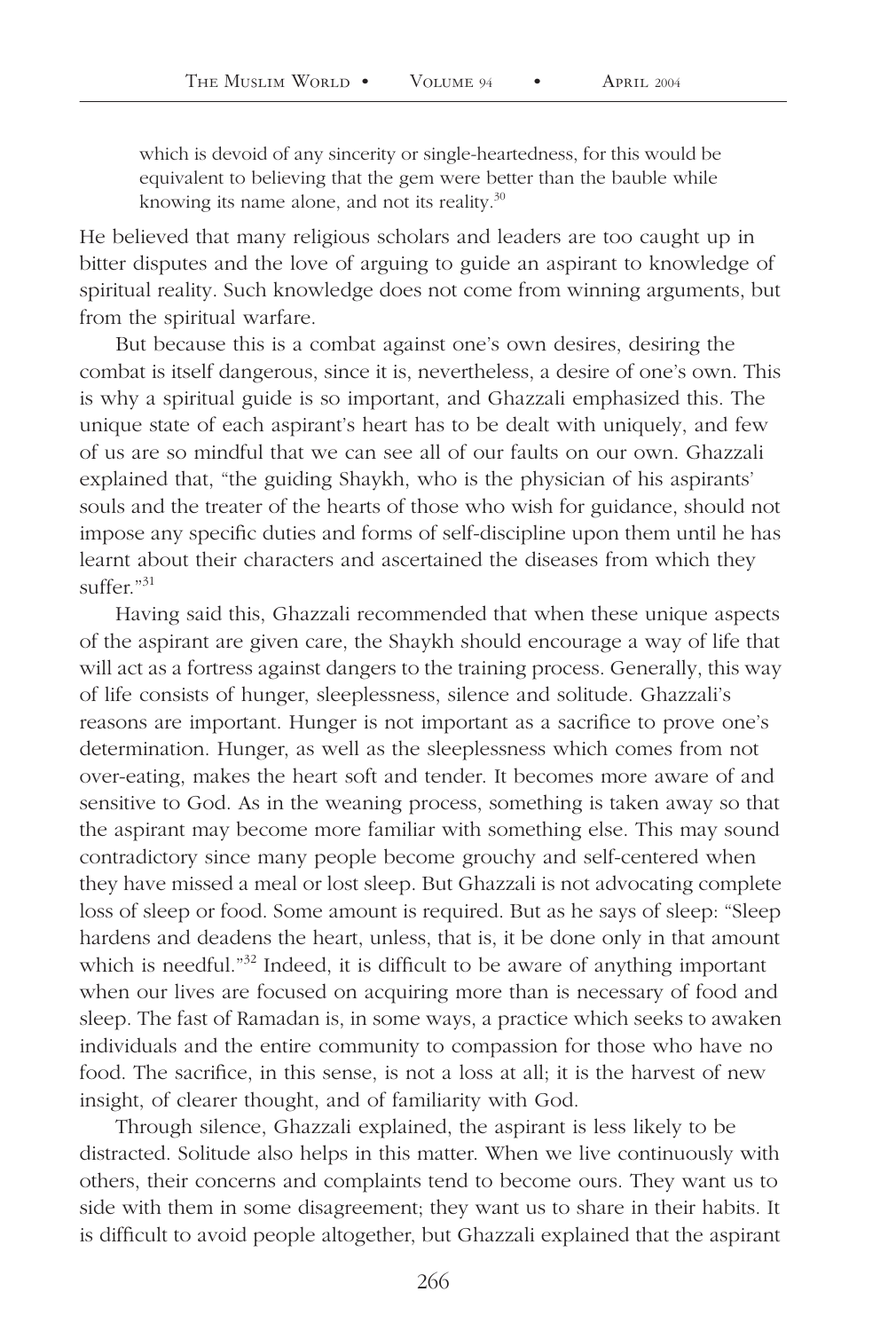should speak "no more than is necessary, for speech distracts the heart, which is possessed of a tremendous greed for it since it is made relaxed thereby, and finds it a burdensome thing to apply itself exclusively to contemplation and the remembrance of God."33

By "solitude" Ghazzali also meant holding our character above involvement in unhelpful actions and inclinations. He implied this in section eight of Book 22, when he quoted al-Razi's description of four things necessary for disciplining oneself for spiritual combat. The last and most important of these is described not as solitude, but as ". . . tolerating all the wrongs done to you by men."34 There is an inner solitude to such tolerance. In all of these matters, the goal that the Shaykh is imparting to the aspirant is not proving resolve, but cultivating a heart that is soft and receptive to God and to a life that remembers God in all it does. For most everyone, the guidance of a Shaykh is necessary at some stage or other.<sup>35</sup> This is the reverent mindset, as I have called it, which Ghazzali finds more important than doctrine or any of the outer aspects of faith.

The cultivation of a reverent mindset is also central to the spiritual advice of Symeon the New Theologian, a mystic from the Eastern Orthodox Christian tradition. Like Ghazzali, Symeon often advised people to flee this world and focus on the spiritual world instead. But such a focus does not preclude, and indeed encourages, service and caring for others in the world. Symeon also stressed the role of a spiritual father in cultivating a reverent mindset.

His advice, taken from *The Practical and Theological Chapters*, often described two worlds which seemed incompatible with one another: the sensible and the intelligible. The sun brings light to the former, while God brings light to the latter. $36$  But Symeon also points out that while distinct, these worlds are not separate. The intelligible sun (which is God) is not separate from the sensible world: "It is complete in all places, yet nowhere, and complete in all visible creatures yet completely outside them. . . . It is completely present everywhere, yet never completely in any place."37

Symeon came from a monastic tradition which had brought the monasteries back into the cities, so it is not surprising that he described those who have "abandoned the world" living in the midst of worldly society. At the same time, such spiritual people are living with a mindset different from that of many others. In the *Chapters*, he wrote that ". . . spiritual persons cannot see the evil deeds of wicked and profane men, or understand their words of passion. In their turn they look upon the things of the world, but do not see and listen to the traffic of the world as if they did not hear."38 They are not deaf or blind; they are aware of the world. But they are not caught up and distracted from a life of virtue and submission to God's will.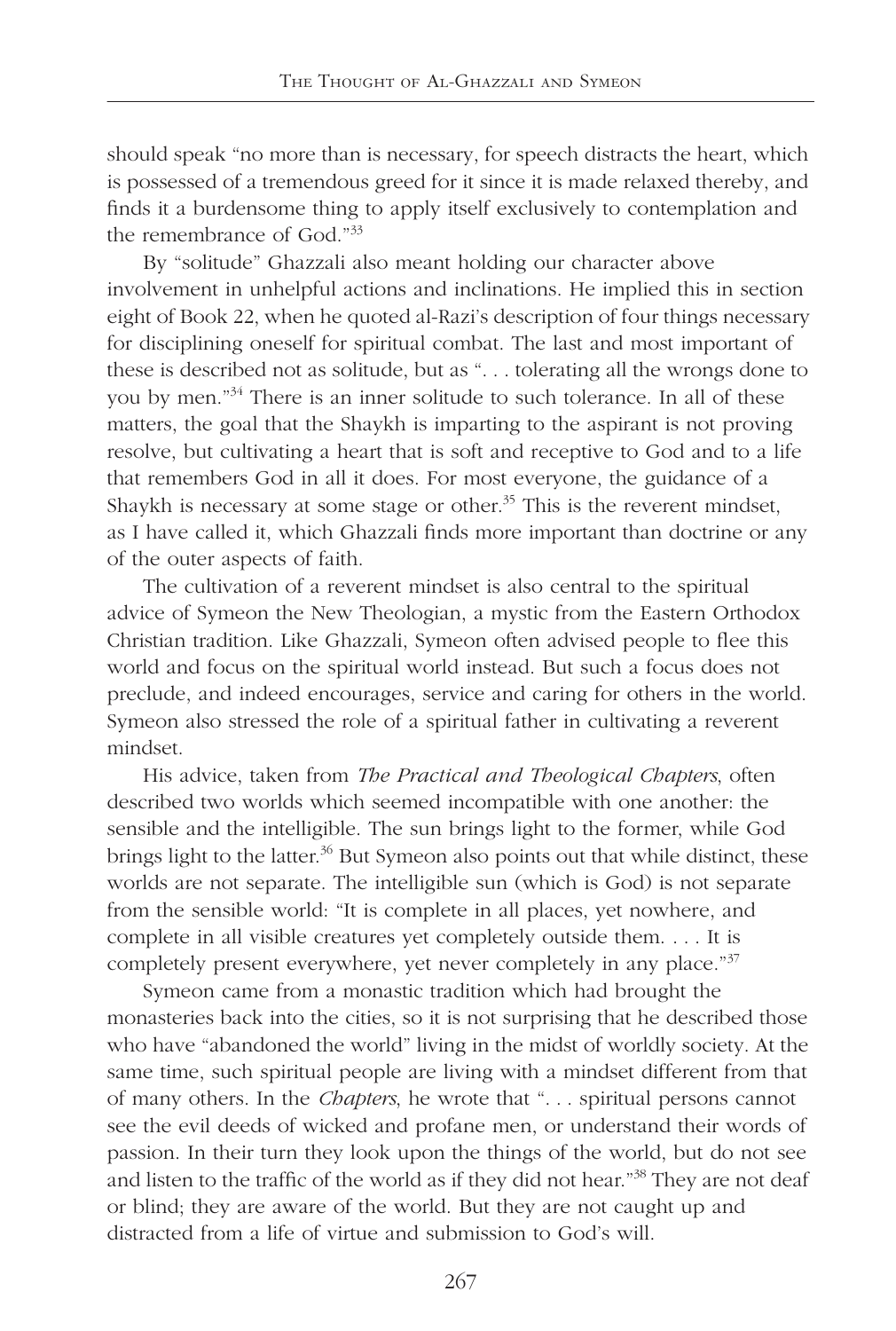Indeed, such people need not be members of a monastic order. Despite his repeated explication of being "dead to the world" and not having any feelings for its affairs,<sup>39</sup> Symeon acknowledged that the monastic lifestyle is only one of many in which it is possible to serve God; he named government, teaching and church administration as others, specifically. $40$  He wrote that, "whatever our works or activities, the most blessed life of all is one that is [lived] for God and according to God in each single act and deed we do."<sup>41</sup> Whether we live in physical separation from others or in the midst of society is not the central issue. Different lifestyles can lead to the same spiritual goal. Symeon gave examples of those who have forgotten that goal, despite living away from society.<sup>42</sup> Furthermore, he explained that one's way of life may have to change in order to follow God's will: "God does not wish us to be idle or to remain until the end in the self same activity in which we started. . . . We must march along in step with God's will, not ours."43

In this sense, abandoning the world is, again, to be free from what the world might expect or want from us, and prefer and joyfully take up what God expects instead. It cannot simply be a selfish disregard for others and the environment. In order to truly turn away from the world's plans for us, we must have the love of God.<sup>44</sup> We cannot love our own whims. Indeed, Symeon explained, repeatedly, that this required eliminating our selfish ways of life, "killing the will" and following God's will instead.<sup>45</sup>

Instead of implying a dichotomy between a present world to be disregarded, on the one hand, and a world of the afterlife to be valued, on the other, Symeon directed his listeners from a "world" of slavery in our selfish desires, to a "world" of freedom in God's will. He used various concepts and metaphors to express this dichotomy, describing an effort to pass:

from slavery of the passions to the freedom of the Spirit, from unnatural obsessions (which the spiritual law speaks of as a captivity) to the transcending of nature, . . . from the bitterness of the cares and sorrows of this life to a joy that cannot be described and the banishment of all care. . . . 46

The "world" or way of life he promoted is a *caring for* people in the world, $47$  but it does not become bitter when that compassionate activity is returned with animosity or hatred. Though the terms sound contrary, to "care for" others in the world, following God's will, requires a certain lack of care:

When a man's thoughts are filled with anxiety about the affairs of life, he is not free. He is oppressed and enslaved by these anxieties, and worries either about himself or about others. But a man who is free from these things worries about neither his own life nor that of others. . . . Nonetheless he does not forget or neglect anything at all, even the least and most insignificant details.<sup>48</sup>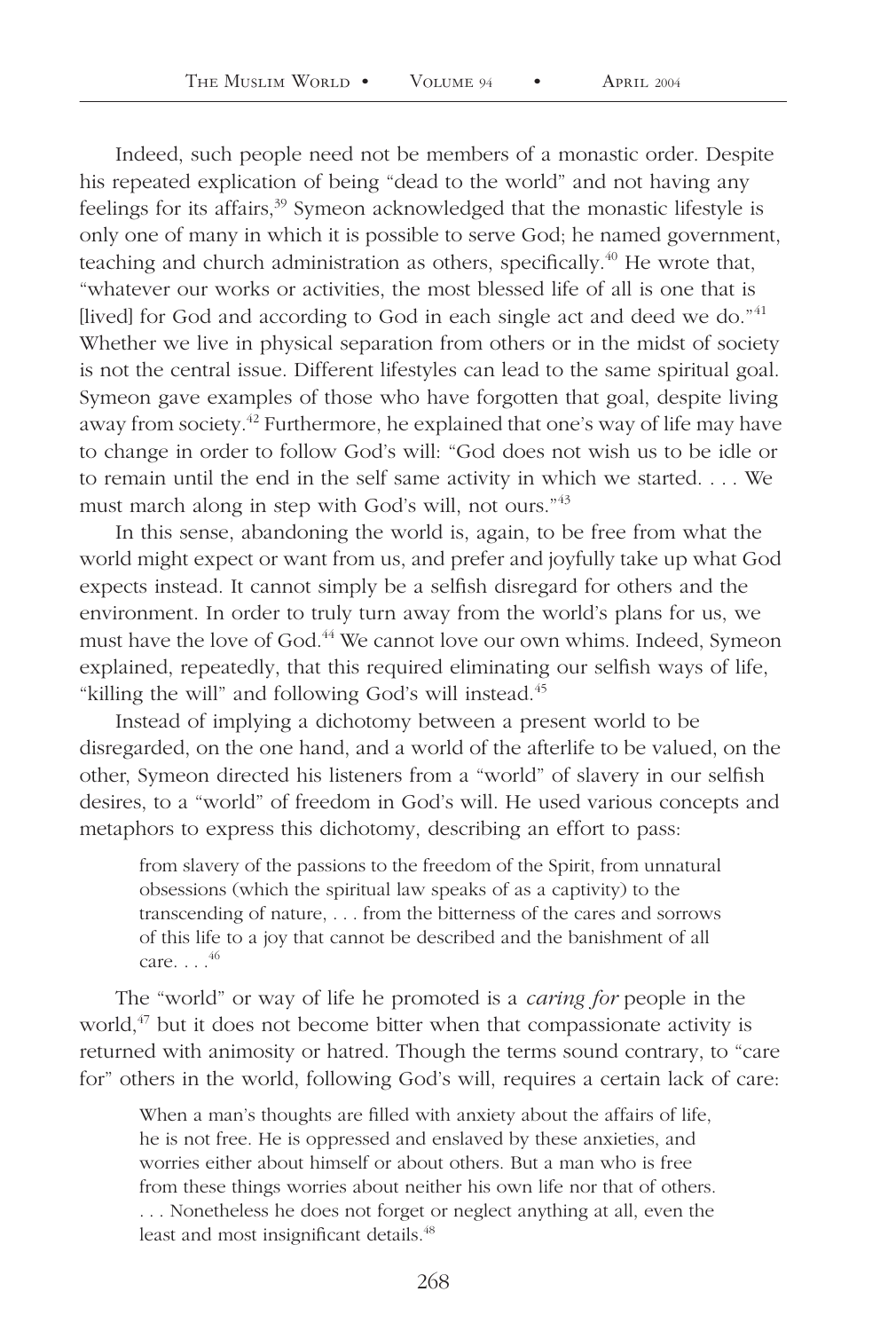Symeon distinguished "useless worry" from "carefree action," as well as "anxious inactivity" from "carefree work."<sup>49</sup> Abandoning the world, then, still requires caring for people in the world and caring for the world in general, but doing so without concern for reward or even thankfulness from those you have helped. It requires a mindset reverent to God, reverently carrying out God's will, not dependent on the reaction of those helped.

Symeon called this mindset "stillness" or "*hesychia*." Such stillness implies keeping oneself balanced and focused on one's duties to God despite the world's distractions, and caring for others selflessly. He explained ". . . we should make it our care to work without care, and that once we are free from anxiety we should avoid all activity that does not help us."50 But *hesychia* is not easily achieved. Much like Ghazzali, Symeon understood the difficulty of willing to have a mindset that opposes one's own will. Also like Ghazzali, Symeon recommended the guidance of someone experienced in such a mindset, above most all other means.

Even when he stressed the need for a spiritual father, Symeon qualified his exhortation with a warning about false teachers and deceivers.<sup>51</sup> Nevertheless, the example and guidance of a spiritual father is essential for Symeon. He described the relationship of aspirant to guide as a "golden chain" in which each is a link between their spiritual father and the person they, in turn, lead through spiritual transformation.<sup>52</sup>

Symeon lived such a relationship, and was often in seclusion with his spiritual father.<sup>53</sup> He explained this relationship as more important than usual monastic life, more important than theological discussions.<sup>54</sup> An aspirant must obey the spiritual father in most every way. Symeon explained: "Never ask for water to drink even if thirst is burning you up. Wait until your spiritual father decides to offer you a drink. Do violence to yourselves! Overcome in all things!"55

While part of the reason for this silence and obedience is to overcome one's selfish will so one is ready to follow God's will instead,<sup>56</sup> another reason relates to the place of silence and eating in the transformation process.<sup>57</sup> Symeon noted the importance of humility early in that process, and explained that not noticing the taste of food is a sign of it.<sup>58</sup> More importantly, he asserted the detrimental effect of eating more than necessary: "It is impossible to stuff your body to the limit with food and enjoy spiritually the intelligible consolation of God. You move away from it the more you look after your belly."59 Silence, especially in the face of insults and indignity, is also part of this humility. Symeon explained: "If your heart is inordinately distressed by insults and injuries, you must recognize the sign that you still carry the ancient serpent in your heart. If, then, a man keeps silent or answers back with great humility, he weakens the serpent and breaks its grip."<sup>60</sup>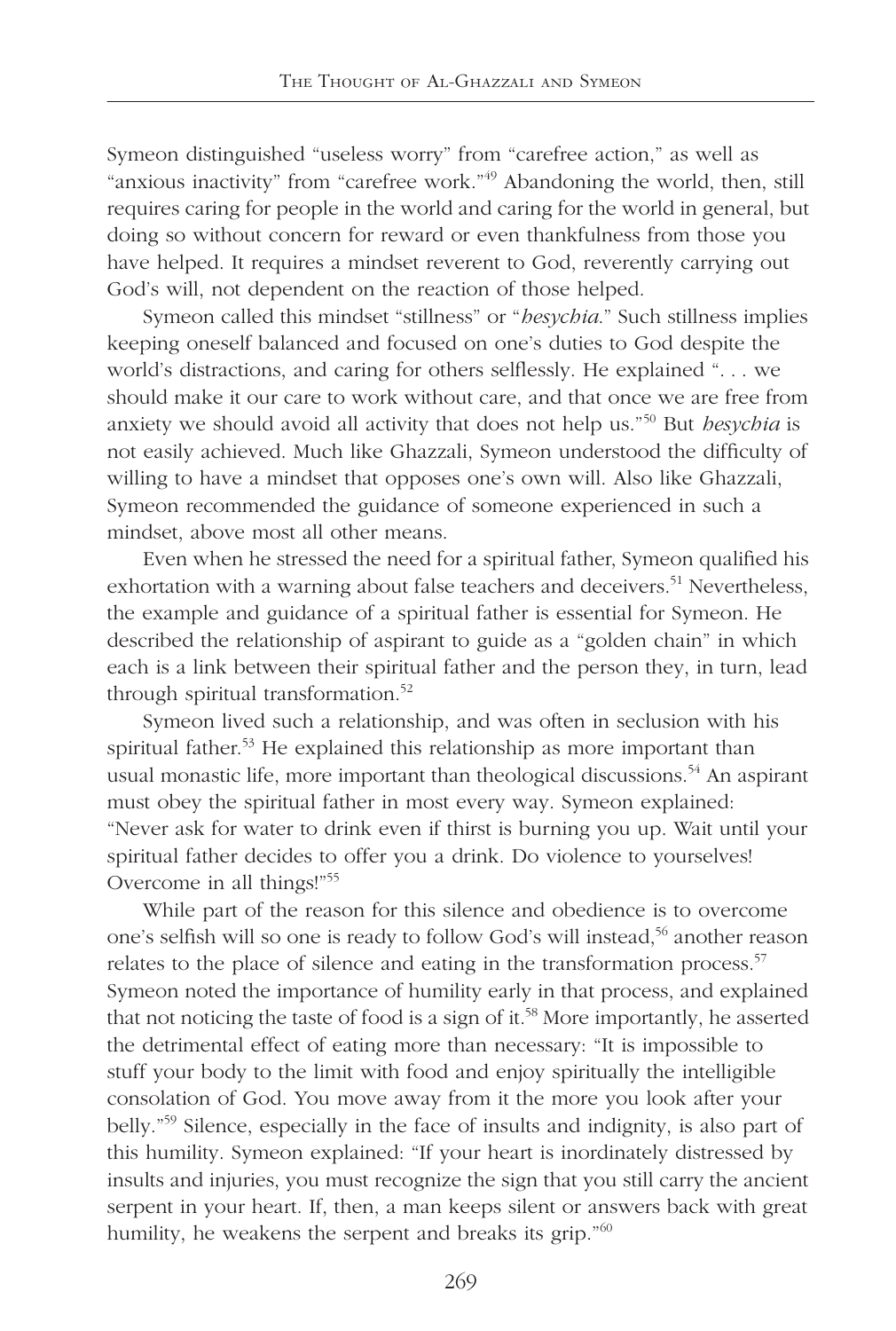Through the spiritual father's guidance, humility brings about and accompanies a great sense of sorrow and fear.<sup>61</sup> But both are accompanied, ironically, with greater confidence, security and, ultimately, joy. He explained that, "The more a person thinks in his soul that he is the most sinful of men, the more does hope increase and flourish within his heart by this humility, giving us the confidence that it will be our salvation."62 True humility and sorrow are essential therapies for the transformation process. They are not so much overcome as they are made the soil from which joy grows and draws sustenance. Symeon explained the weight of this sorrow as one in which one no longer cares for food or drink and only eats enough to survive, following the spiritual father's direction.<sup>63</sup> Nevertheless, he also described the aspirant feeling "a spring gushing out, an endless river of tears, and he will understand it intelligibly as peace, sweetness, and unspeakable tenderness. It is also a course of manly strength and freedom [which enables us to] run without hindrance in complete obedience to the commandments of God."<sup>64</sup>

For Symeon, spiritual transformation was impossible without these experiences. He explained that without the tears that come from such sorrow, "our withered hearts could never be softened and our souls could never achieve spiritual humility or be strong enough to be humble."65 Like Ghazzali, Symeon understood that words alone could not soften one's heart and bring strength in following God's will. So, for both Symeon and Ghazzali, a reverent mindset enabled the aspirant to better worship God, follow God's will and care for others in the world. It could only be acquired by softening the heart, through experienced guidance, discipline in diet, silence, humility and sorrow, which were, at the same time, a source of joy.

From this mindset, discipline does not preclude tolerance of other traditions of spiritual transformation, despite the fact that guidance is almost always described within one tradition. Since spiritual guidance is described by both Ghazzali and Symeon as a kind of therapy or medicine which is tailored to the difficulties of individual people, each instance of guidance will be unique. Each instance of guidance will, however, use whatever therapies are most effective. In many cases, these therapies will be from the tradition most familiar to the person being helped. But because the goal that Symeon and Ghazzali describe is a reverent mindset, not any one set of beliefs or practices; their views imply a recognition of the value of the spiritual therapies in different traditions. As such, they lay a cornerstone for respect and friendship between Muslims, Christians, and people of other faiths generally.

Both thinkers remind us that the spiritual struggle is not a struggle against the world or against believers from other faiths, but a struggle within each person against his or her own shortcomings and bad habits. It is a struggle not for a worldly peace, but for a true peace. The key is to turn away from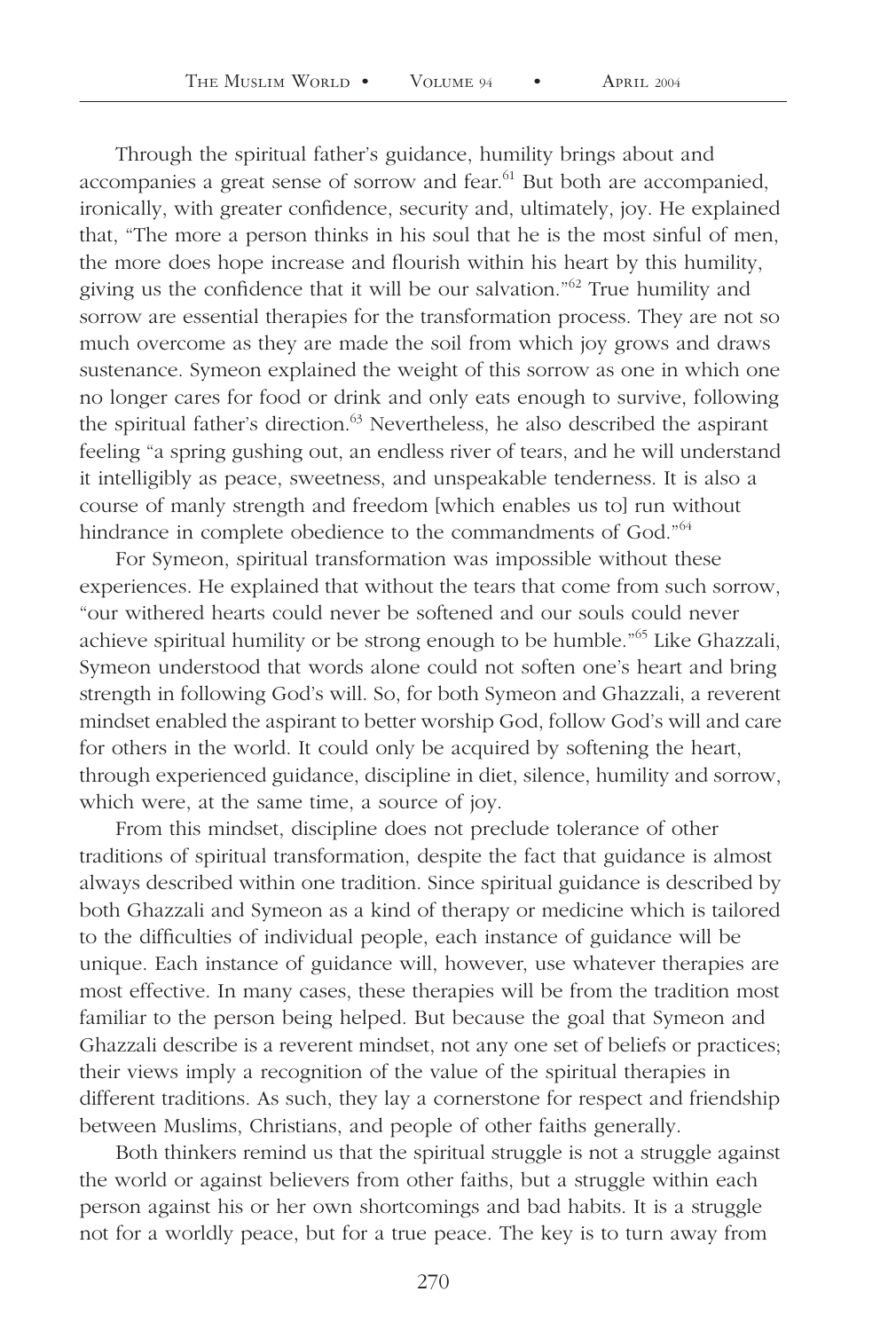worldliness, not from the world *per se*. Life in the world can draw us in different directions and scatter our energies. This makes it difficult to focus on any activity. It is not peaceful. But spiritual struggle is an effort to order our thoughts and desires as we aim to cultivate a reverent mindset. Indeed, the implication of this article is that this is the key to true peace, true community. Despite the fact that beliefs and some practices differ profoundly in their formal aspects, the destination is very much the same.

Ghazzali and Symeon thus teach us that spiritual guidance is an experience that allows us to cultivate the reverent mindset and enables us to truly follow God's will and care for others in the world without anxiety. Since the reverent mindset and actions that follow from it are the goal of such guidance, Muslims, Christians and followers of other faiths should praise the quest for such a mindset in all religious traditions. By doing so, they not only promote tolerance but build compassion and community among believers of many different faiths.

## Endnotes

1. "Reverent mindset" is my term, but terms used by others include: soft heart, warm heart, light of the heart, sacred sanctuary.

2. These are important representatives of their respective traditions, but there are many others.

3. *Kimia*, 3/31.

4. He called this love "excessive," and in one sense it is excessive in that love can be described in terms of deficiency, excess and mean. But, in another sense, it might be better to use a different verb altogether, such as lust, since this love is directed solely to things of the material world, while the kind of love Ghazzali will advocate is directed toward God. This would not imply two different forces, but two different directions for one force, our desire.

5. *Kimia*, 4/40.

- 6. *Kimia*, 3/31–32.
- 7. *Kimia*, 3/32.

8. Abu Hamid Muhammad al-Ghazali, *Disciplining the Soul, Refining the Character, and Curing the Sicknesses of the Heart, and Breaking the Two Desires, Books XXII and XXIII of the Revival of the Religious Sciences*, *Ihya" "Ulum al-din*, tr. T. J. Winter, (Cambridge: The Islamic Texts Society, 1995), 56. Hereafter cited as *Ihya*<sup>2</sup>, [book].[section]/[page#]; e.g., *Ihya"*, 22.8/56.

- 9. *Ihya"*, 22.8/57.
- 10. *Iyha"*, 22.8/60.
- 11. *Ibid.*, 22.11/97.
- 12. *Ibid.*, 22.11/96.
- 13. *Ibid.*, 22.11/95.
- 14. T.J. Winter, note "A" for *Ihya"*, 22.11/95.
- 15. *Ihya"*, 22.6/47.
- 16. *Ihya"*, 22.4/33.
- 17. *Ihya"*, 22.8/65.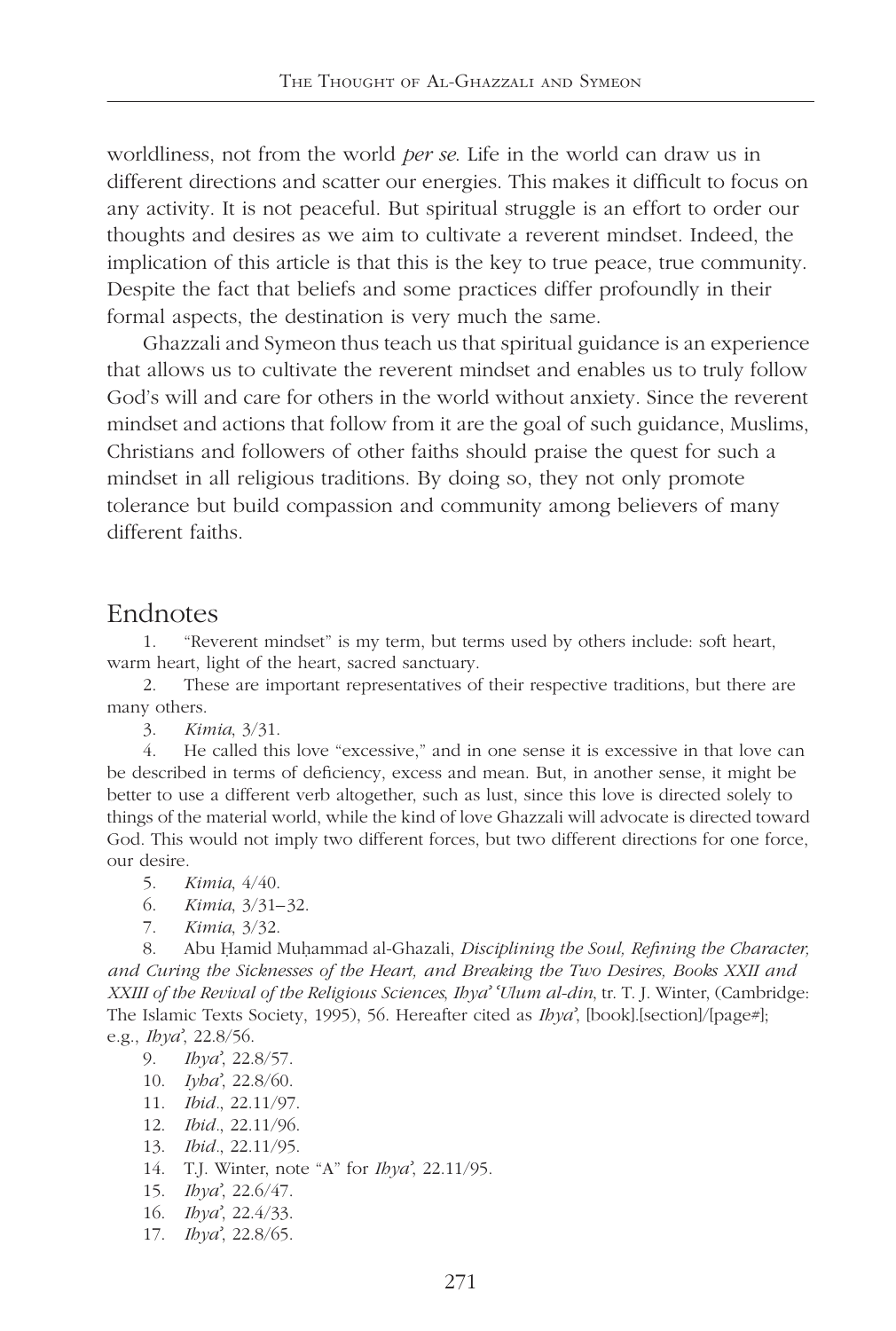- 18. *Ihya"*, 22.4/33.
- 19. *Ihya"*, 22.3/29.
- 20. *Ihya"*, 22.3/29.
- 21. *Ihya"*, 22.3/28.
- 22. *Ihya"*, 22.8/64.

23. *Ihya"*, 22.8/64; Ghazzali also used the analogy of training falcons and horses, but in those analogies it is not clear that the training process is done for the animal's good, whereas in the case of weaning a baby to eat food instead of the mother's milk, the process is for the good of both baby and mother.

- 24. *Ihya"*, 22.8/64.
- 25. *Ihya"*, 22.11/88.
- 26. *Ibid.*, 22.11/88.
- 27. *Ihya"*, 22.11/86–87.
- 28. *Ihya"*, 22.11/88.

29. I am referring to the spiritual crisis Ghazzali underwent when teaching at Baghdad, discussed in his *Munqidh min al-dalal*.

- 30. *Ihya"*, 22.11/84.
- 31. *Ihya"*, 22.5/41.
- 32. *Ihya"*, 22.11/90.
- 33. *Ihya"*, 22.11/90.
- 34. *Ihya"*, 22.8/57.

35. Ghazzali makes an exception of the prophets, such as Jesus (regarded as a prophet second only to Muhammad in Islam) who Ghazzali describes, along the lines of the Muslim view of Jesus, as self-taught. See *Ihya"*, 22.4/31 and 22.7/54.

36. Symeon, the New Theologian. *Symeon The New Theologian: The Practical and Theological Chapters and The Three Theological Discourses*. trans. and intro. by Paul McGuckin (Michigan: Cistercian Publication: Kalamazoo, 1982), 69–70. Hereafter cited as *Chapters*, [section#].[chapter#]/[page#], e.g. *Chapters*, 2.22/69–2.25/70.

37. Symeon the New Theologian, *Chapters*, 2.25/70.

- 38. *Ibid.*, 3.41/83.
- 39. *Ibid.*, 3.36/62, 3.37/82.
- 40. *Ibid.*, 3.65/91.
- 41. *Ibid.*, 3.65/91.
- 42. *Ibid.*, 3.68/92, 3.69/92.
- 43. *Ibid.*, 3.73/94.

44. Symeon uses stronger language than I am using in the text, but I do not believe it weakens my assertion: "If a man wants to hate the world, he must have the love of God in the depths of his soul. . . . There is nothing better than these virtues to make us abandon all things joyfully and cast them away like dross." *Ibid.*, 1.18/37.

- 45. *Ibid.*, 3.74/94–3.76/94–95.
- 46. *Ibid.*, 1.78/55–56.
- 47. *Ibid.*, 3.92/100–3.97/102.
- 48. *Ibid.*, 1.81/56–57.
- 49. *Ibid.*, 1.82/57.
- 50. *Ibid.*, 1.82/57.
- 51. *Ibid.*, 1.49/45–46.
- 52. *Ibid.*, 3.4/73.
- 53. *Ibid.*, 1.24/39; 1.28/40.
- 54. *Ibid.*, 1.22/38–39.
- 55. *Ibid.*, 1.26/39.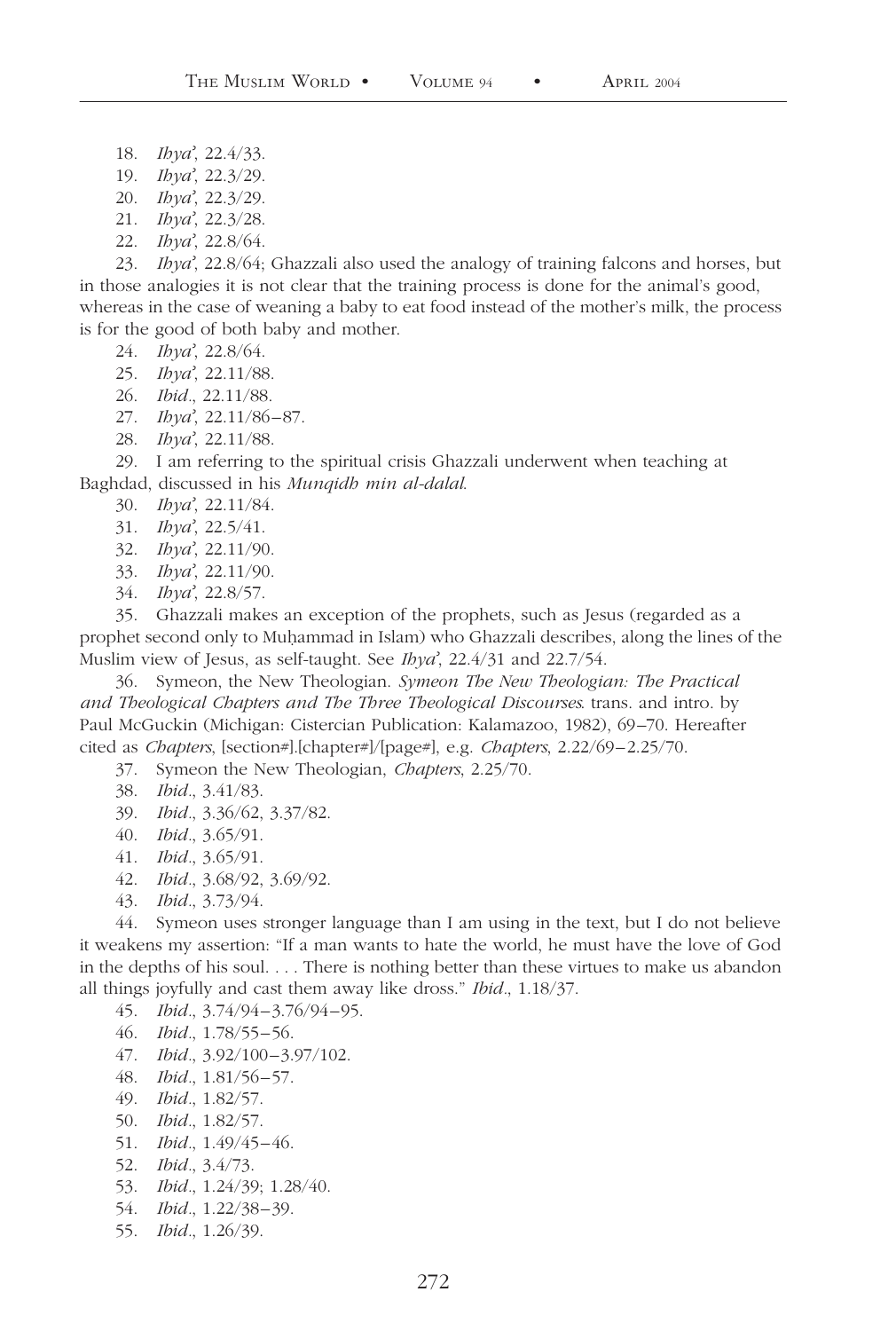56. *Ibid.*, 3.74–5/94.

57. I will quickly describe this process with the caveat that more could be said and that, for Symeon, descriptions are meaningless without guided experience.

- 58. *Ibid.*, 1.32/41.
- 59. *Ibid.*, 1.42/44.
- 60. *Ibid.*, 1.47/45.
- 61. Symeon also noted and described false humility; *Ibid.*, 3.10/74–3.11/74.
- 62. *Ibid.*, 3.7/74; see also 3.8/74.
- 63. *Ibid.*, 3.17/76.
- 64. *Ibid.*, 3.20/77.
- 65. *Ibid.*, 3.23/78.